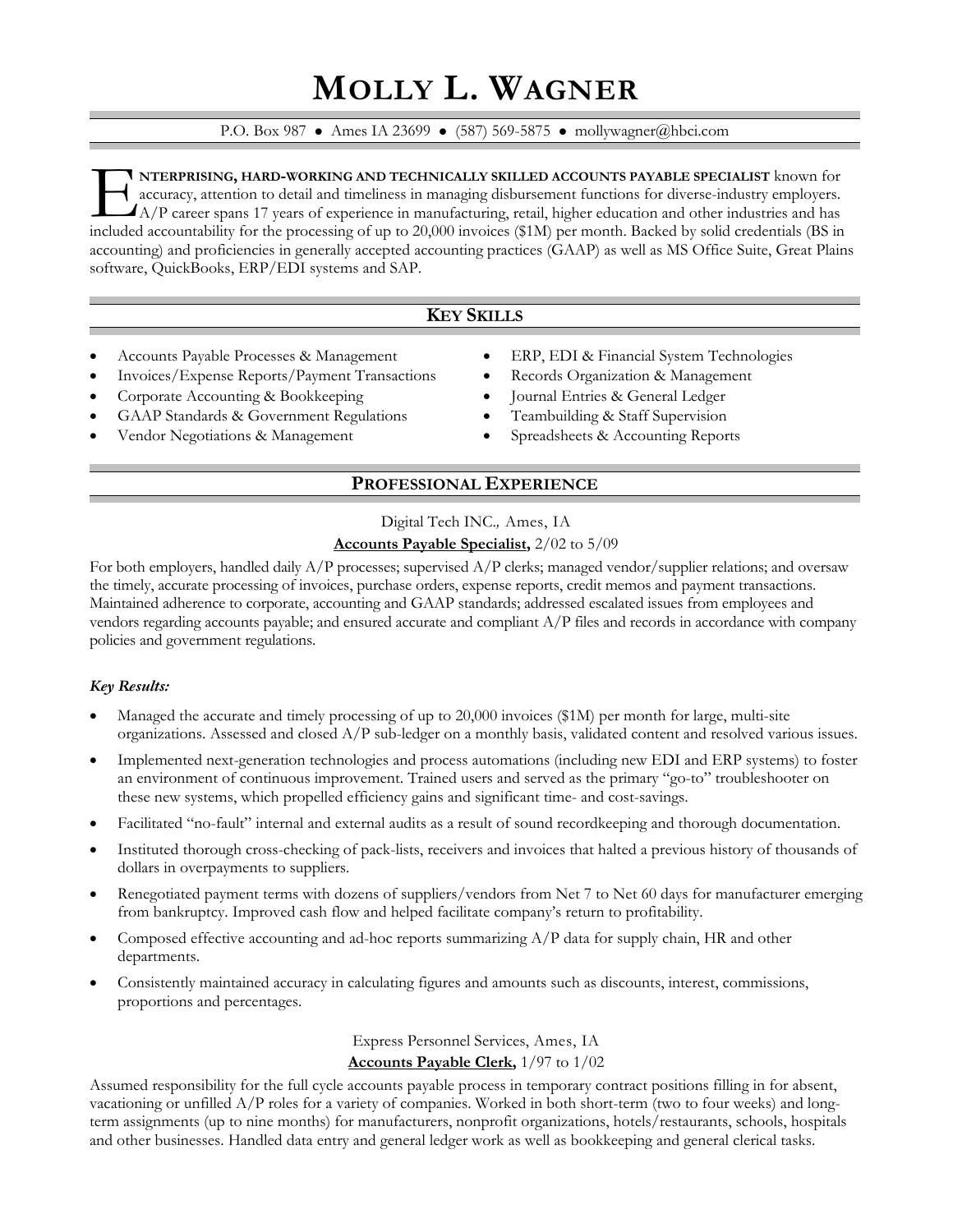## **PROFESSIONAL EXPERIENCE** *(CONTINUED)*

#### Express Personnel Services *(continued)*

#### *Key Results:*

- Achieved in-demand status as a sought-after  $A/P$  temp worker, with multiple companies requesting repeat or extended contracts and making offers of full-time employment at the culmination of initial temp assignment.
- Demonstrated the ability to fill in at a moment's notice, quickly mastering new systems, processes and workflows.
- Resolved months of backlogged work, restored order and organization to processes/records in disarray, researched and solved billing problems and corrected invoicing and journal entry errors that had previously been missed.
- Operated financial computer systems and furnished senior company executives with A/P liability summaries and cash flow reports that were consistently praised for their accuracy, user-friendliness and timeliness.
- Handled the processing, distribution, accuracy verification and maintenance of invoices, interfacing extensively with a nationwide network of vendors and suppliers.

#### Grinnell College, Grinnell, IA

#### **Accounts Payable Supervisor,** 9/95 to 1/97 / **Accounts Payable Clerk,** 5/92 to 9/95

Promoted to supervise accounts payable operations for Grinnell College, including payment of invoices, proofing of checks and communication with outside vendors. Participated in planning/implementing business policies and procedures to ensure proper internal controls, including adherence to budget control and compliance with tax requirements. Provided effective management of payables service to campus-wide organizations and served as primary backup to accounts payable manager.

#### *Key Results:*

- Assumed expanded responsibilities (concurrent with  $A/P$  duties) as the college's interim  $A/P$  manager and payroll administrator filling in during vacations and maternity leave.
- Formally recognized by college administration for injecting improvements into recordkeeping/controls that reversed a history of missed payment deadlines, lost invoices and lack of proper authorization on expenditures.
- Rebuilt trust with vendors/suppliers, repairing damaged relationships by ensuring timely, correct payments for all goods/services received.

#### **EDUCATION**

#### SAINT MARY'S UNIVERSITY OF MN, WINONA, MN

**Bachelor of Arts in Accounting,** 1992

#### **AFFILIATIONS**

Member, AAPA (American Accounts Payable Association), 2008 to Present Member, IAPP (International Accounts Payable Professionals), 2007 to Present

#### **TECHNOLOGY SUMMARY**

MS Office (Word, Excel, PowerPoint)  $\bullet$  SAP  $\bullet$  Oracle  $\bullet$  Great Plains  $\bullet$  QuickBooks  $\bullet$  EDI Systems  $\bullet$  Windows (all)

#### **(555) 555-5555** z **MARGARET@SOMEDOMAIN.COM**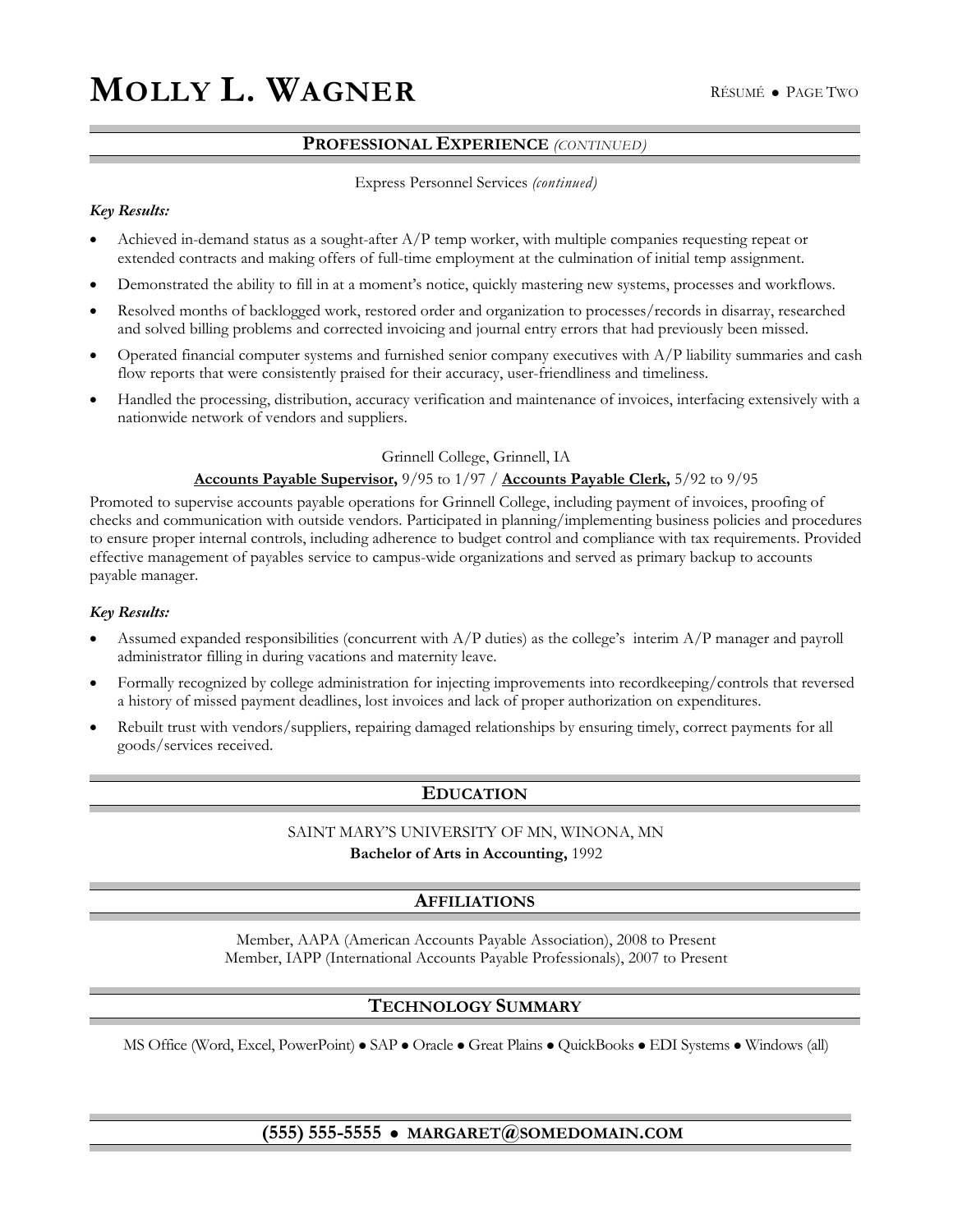# **JANET SMITH**

111 Blue Mound Road Milwaukee, WI 65952 313-598-6321 janetsmith@internet.com

**OBJECTIVE:** To obtain a program coordinator position in a non-profit organization, utilizing extensive project coordination experience and solid planning abilities.

# **PROFESSIONAL SKILLS**

# **Organizational**

- Arranged and processed airline tickets, transportation, hotel accommodations, vacation packages and specialty events for domestic and international travel for up to 400 people.
- Planned and organized group travel for a variety of clients including the University of Wisconsin, large corporations, and sports teams; assembled individual travel document packages for clients.
- Reorganized department and expanded staff up to three full-time group coordinators.

# **Communication**

- Negotiated group travel service contracts with tour operators, airlines, hotels, car rental and motor coach companies, up to \$200,000 per contract.
- Drafted, reviewed and approved group department contracts for clients.
- Initiated and executed the successful implementation of industry software applications.
- Presented and promoted specific group package details at company staff meetings.
- Composed personal travel articles and marketing pieces for travel page in Daily Camera.
- Created detailed tour escort itineraries and comprehensive travel guides.

# **Customer Service**

- Recognized by management and clients for providing exceptional customer service.
- Maintained close relationships with direct customers and industry sales representatives.
- Consulted directly with customer on group destination selection, logistics and procedures.
- Provided problem solving and customer service resolution.

# **Budgeting and Reporting**

- Calculated and determined total group travel budget for clients.
- Tracked commissions; processed airline ticket refunds and exchanges; prepared sales reports.
- Produced and formulated spreadsheets to calculate and track group payments.
- Projected and summarized annual group department revenue.

•

# **WORK EXPERIENCE**

**Director of Group Travel,** Travel International, Milwaukee, WI 1997-2009 **Assistant Reservations Manager,** Travel International, Milwaukee, WI 1991-1997 **Travel Consultant**, Travel Biz, Milwaukee, WI 1985-1991

# **EDUCATION**

**B.A.,** Communications, Saint Mary's University of Minnesota, Winona, MN **Travel Agent Certificate,** Wisconsin Travel School, Appleton, WI

# **COMPUTER SKILLS**

Microsoft Office Suite; Outlook; Amadeus, Apollo*,* Sabre and ProTour

# **ACHIEVEMENTS**

MVP Award for Employee Achievement, Travel International, 2004 Honored Member; Travel Biz Premier Club (for achieving outstanding sales goals), 1988-1990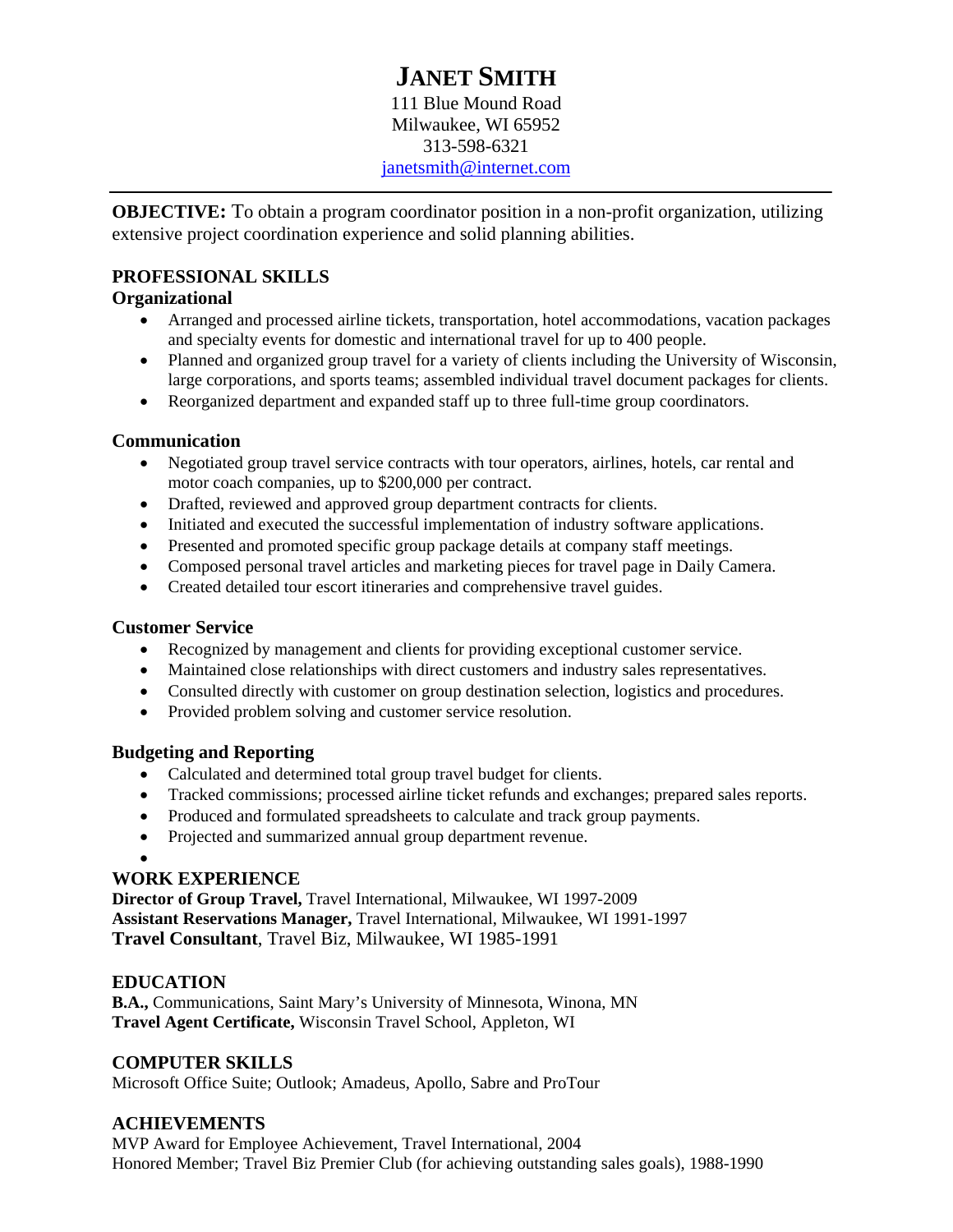# **DOUG R. CHAMBERS**

| 125 Arrow Road<br>Rockford, IL80301 |                                                                                                                                                                                                                                                                                                                                                                                                                                                                                                                                                                                                                              | 303-123-1234<br>dchambers@hotmail.com |
|-------------------------------------|------------------------------------------------------------------------------------------------------------------------------------------------------------------------------------------------------------------------------------------------------------------------------------------------------------------------------------------------------------------------------------------------------------------------------------------------------------------------------------------------------------------------------------------------------------------------------------------------------------------------------|---------------------------------------|
| <b>OBJECTIVE</b>                    | A software engineering position in UNIX and $C_{++}$ with an emphasis on<br>customer satisfaction, requiring skills in software quality assurance, user<br>interface design, and technical support                                                                                                                                                                                                                                                                                                                                                                                                                           |                                       |
| <b>COMPETENCIES</b>                 | UNIX korn shell scripting language<br>Omnis GUI development tool<br>$\bullet$<br>C++ Programming language<br>٠<br>Oracle Pro*C, SQL*plus and SQL *Loader<br>$\bullet$                                                                                                                                                                                                                                                                                                                                                                                                                                                        |                                       |
| <b>EXPERIENCE</b>                   | <b>FOUNDER AND OWNER</b><br><b>Nonprofit Support Services</b>                                                                                                                                                                                                                                                                                                                                                                                                                                                                                                                                                                | 2003 - Present<br>Rockford, IL        |
|                                     | Discerned market opportunities and attracted 150 new customers.<br>Hired, trained and supervised 15 employees.<br>٠<br>Saved over \$10,000 by prototyping a GUI (graphical user interface).<br>٠<br>Created user-friendly software by inventing multiple versions of a GUI<br>$\bullet$<br>and testing customers' preferences, resulting in a commercially viable product.<br>Determined customer requirements and developed applications software<br>$\bullet$<br>to handle mailing lists, taxes, data conversions, printer interfaces and document<br>indexing.<br>Wrote detailed business plans, contracts and proposals. |                                       |
|                                     | <b>COMPUTER CONSULTANT</b>                                                                                                                                                                                                                                                                                                                                                                                                                                                                                                                                                                                                   | 1996 - 2003                           |
|                                     | <b>AGS</b> Computers                                                                                                                                                                                                                                                                                                                                                                                                                                                                                                                                                                                                         | Rockford, IL                          |
|                                     | Devised test cases likely to expose software defects.<br>٠<br>Detected 135 software defects before the product shipped, saving \$1,000,000.<br>٠<br>Automated suites of test cases and used them in regression testing.<br>Implemented software quality assurance procedures at AT&T Bell<br>Laboratories.                                                                                                                                                                                                                                                                                                                   |                                       |
|                                     | <b>PROGRAMMER / ANALYST</b>                                                                                                                                                                                                                                                                                                                                                                                                                                                                                                                                                                                                  | 1989 - 1996                           |
|                                     | <b>Computer Sharing Services</b>                                                                                                                                                                                                                                                                                                                                                                                                                                                                                                                                                                                             | Chicago, IL                           |
|                                     | Provided technical support, excellent customer service, and resolved<br>٠<br>problems for timesharing customers.<br>Tested and corrected existing software.<br>٠<br>Developed and demonstrated enhanced versions of software to<br>٠<br>customers.                                                                                                                                                                                                                                                                                                                                                                           |                                       |
| <b>EDUCATION</b>                    | Masters of Science, Electrical Engineering, De Paul University, Chicago, IL<br>Bachelor of Arts, Computer Science, Saint Mary's University, Winona, MN                                                                                                                                                                                                                                                                                                                                                                                                                                                                       |                                       |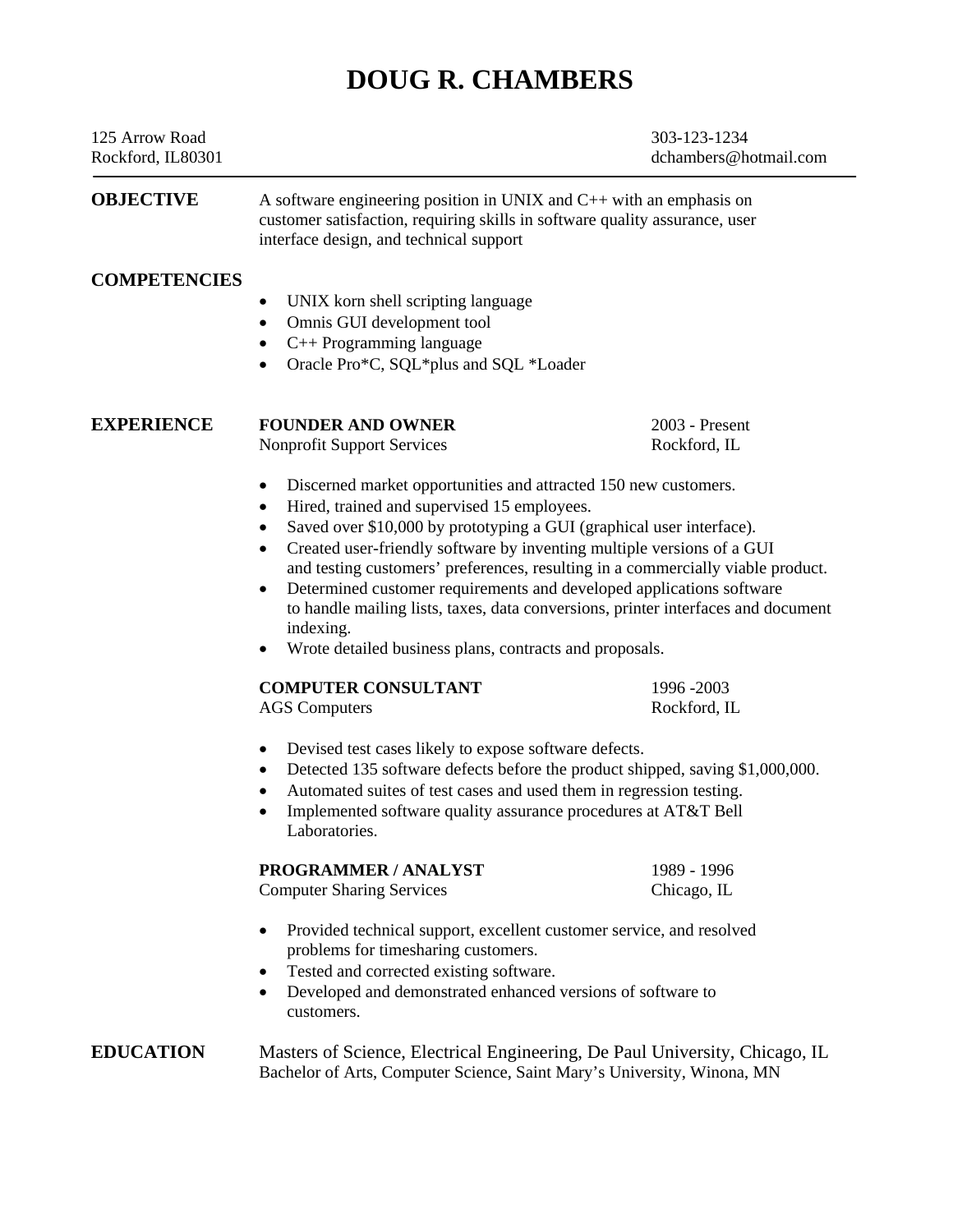# **SCOTT A. WALKER**

821 Whitetail Road • Kansas City, MO 25987

358-525-2898 (Cell) • 474-556-3848 (Res.) • sawalker@gmail.com

**Senior Sales & Marketing Executive** successful at establishing the vision and strategies necessary to grow a \$2.1 billion food processing and manufacturing company. Expert at creating/capitalizing on networks, liaisons and business connections, while negotiating/managing joint ventures and strategic partnerships with multi-billion dollar companies. Excel at partnering with all core business operations to significantly increase the company's foot print, expand market share, and generate sustainable revenue and EBIT gains. A team builder with strong P&L and general management skills.

\_\_\_\_\_\_\_\_\_\_\_\_\_\_\_\_\_\_\_\_\_\_\_\_\_\_\_\_\_\_\_\_\_\_\_\_\_\_\_\_\_\_\_\_\_\_\_\_\_\_\_\_\_\_\_\_\_\_\_\_\_\_\_\_\_\_\_\_\_\_\_\_\_\_\_\_\_\_\_\_\_\_\_\_\_\_\_

- Strategic Business, Market & Sales Planning Revitalizing Stagnant & Declining Sales
- ROI, Value Proposition & Profit Optimization Competitive Analysis, Positioning & Pricing
- 
- 
- 
- 
- 
- Creative Branding & Vertical Marketing Product Introduction & Life Cycle Management
- Emerging Consumer Trends & Product Prioritization Major Account Development & Portfolio Management
- Market Evaluation, Penetration & Expansion Performance Enhancement & Succession Planning

# **PROFESSIONAL EXPERIENCE**

## FOOD-MASTERS CORPORATION, Kansas City, MO 2003 to Present

#### **Executive Vice President, Sales & Marketing**

Formulate all sales and marketing strategic planning initiatives for this \$2.1 billion food processing and manufacturing company encompassing 8 divisions. Establish strategic partnerships/joint ventures and work collaboratively with manufacturing, operations, R&D, finance, IT and all operating divisions to determine product life-cycle strategies, create effective marketing programs, establish new product introduction/launch strategies, and resolve post-launch problems. Manage a 324-person national sales team and 34 marketing professionals through 5 direct reports. Report to the CEO.

- Delivered immediate and impressive sales results; growing revenues from \$570 million to \$2.1 billion annually, with projected annual revenues expected to reach \$7.3 billion within 3 calendar years.
- Recruited a top-performing sales and marketing management team, expanded the sales organization from 68 to 324 account executives, established aggressive metrics, and introduced a new compensation program, resulting in a 400% increase in new major clients and a \$4.3 million increase in average annual productivity per account executive.
- Launched 23 new products over a 4-year period with all but 2 achieving immediate and profitable national market success – that generated \$980 million in cumulative revenues and dropped \$123 million to the bottom line.
- Initiated a strategy that eliminated the use of wholesalers and brokers for nearly 45% of all products, allowing the account executives to sell directly to retail outlets and improving EBIT by \$128 million annually.
- Negotiated a \$135 million joint venture with Coca Cola to introduce a new energy drink into the North American market, with projected sales expected to reach \$425 million annually within 3 years and \$955 million in 5 years.
- Integrated the sales and marketing functions of a \$126 million acquisition, reducing combined operating costs by \$785,000 annually and producing first year market share gains that were nearly 2 times higher than projected.

#### WONDER FOOD PRODUCTS INC., Denver, CO 1999 to 2003

#### **Vice President, North American Sales**

Held accountability for all sales and marketing initiatives in North America for this specialty food manufacturing company generating \$655 million in annual revenues. Developed both long-range and short-range marketing plans, formulated sales strategies with a dual focus on increasing market share and margin, adjusted policy to guarantee competitive yet profitable pricing, and collaborated with operations to ensure a cohesive communications approach within the marketplace.

- Increased US and Canadian sales from \$282 million to \$655 million, while improving margins of new products by 21% (\$23 million) and the cumulative margins of established products from 26% to 38% (\$69 million).
- Established 16 new channel partners that generated 24% of total annual revenue (\$134 million) and seamlessly merged 2 acquisitions into a single sales organization, adding an additional \$92 million in annual revenues.
- Co-chaired an R&D effort that led to the introduction of 6 new products, garnering the industry's best customer satisfaction rating (92%) and increasing total market share by 51% (from 26% to 53%).
- Member of the Executive Operations Committee assembled to identify and develop cost-cutting initiatives. Personal contributions saved \$1.2 million in the first year and saved an additional \$4.3 million over the next 3 years.